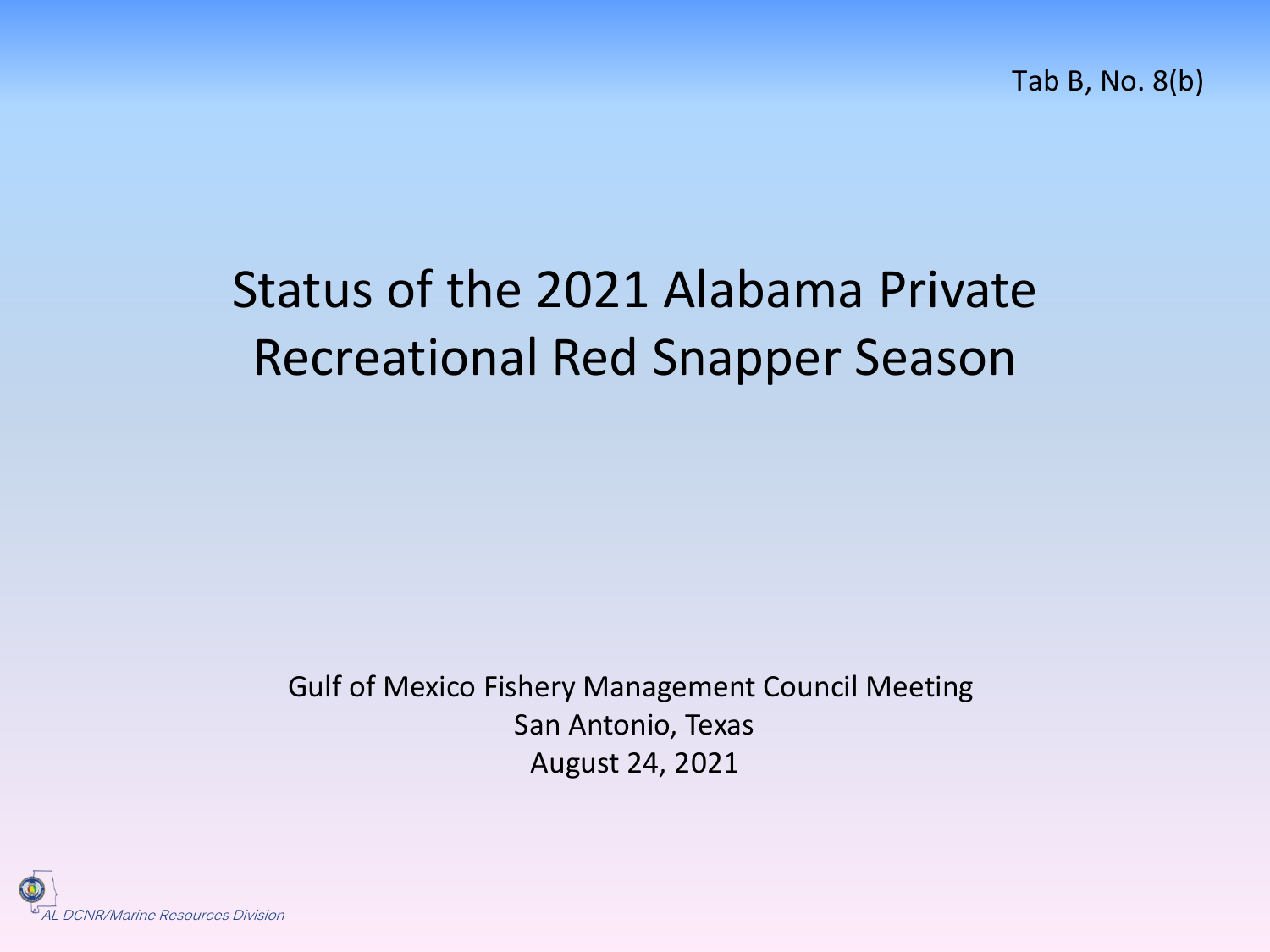### 2021 Season Notes

2020 Red Snapper season ended without exceeding the private recreational quota. No payback needed - 2021 quota of 1,122,662 pounds.

Private recreational Red Snapper season consists of four-day weekends (Friday-Monday) beginning Friday, May 28, 2021.

Two fish person/day bag limit and 16" total length minimum size limit.

Weekly updates are provided to the National Marine Fisheries Service and posted on the Alabama Department of Conservation and Natural [Resources website \(www.outdooralabama.com/2021-red-snapper](http://www.outdooralabama.com/2021-red-snapper-landings-summary)landings-summary).

Greater Amberjack and Gray Triggerfish added to mandatory reporting.

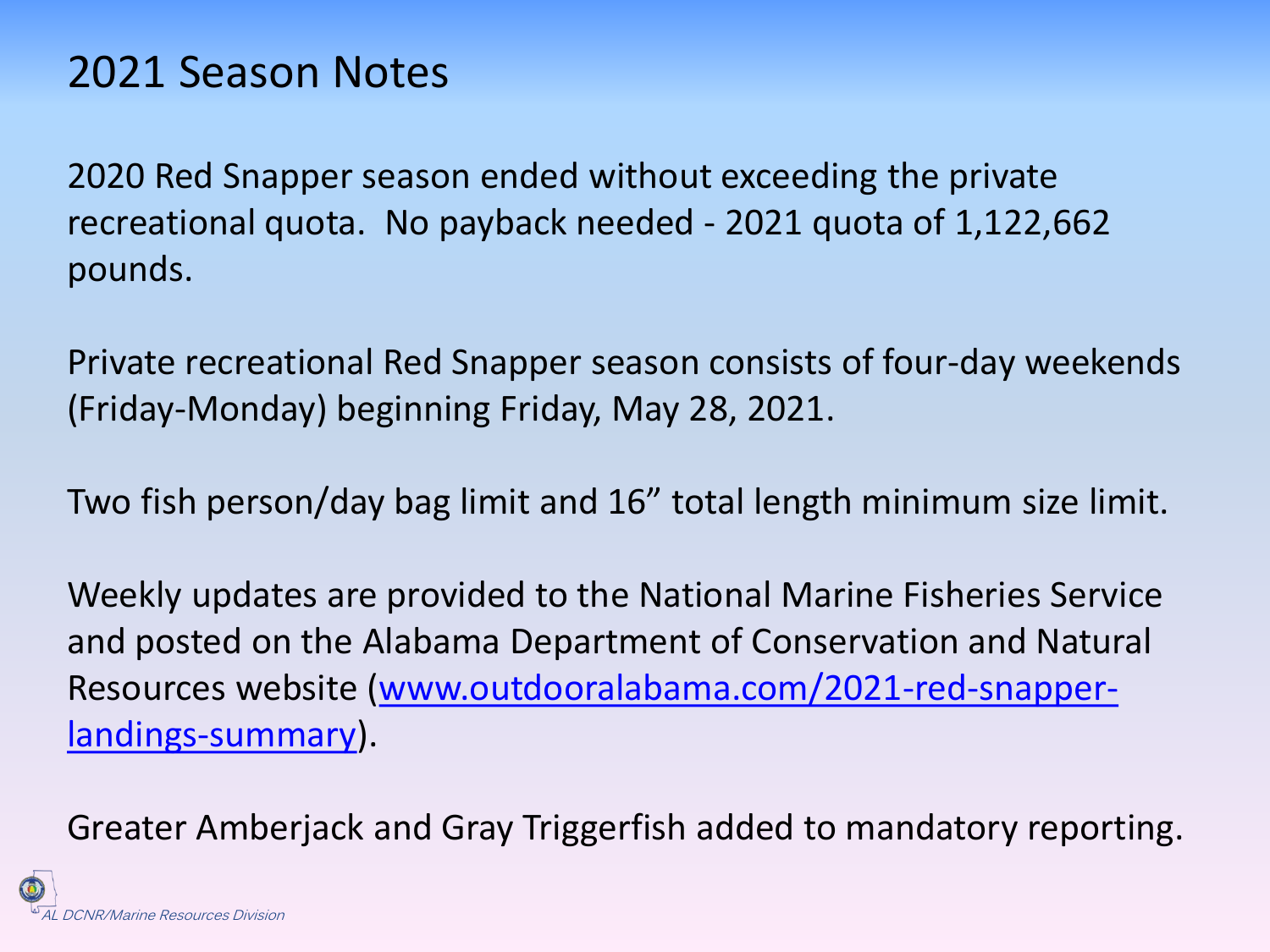#### Latest graphic posted to website – 845,196 pounds harvested through 8/16/2021.



Tropical Storm Claudette made landfall in LA on June 18 (Day 22). Tropical Storm Fred made landfall in FL on August 16 (Day 81).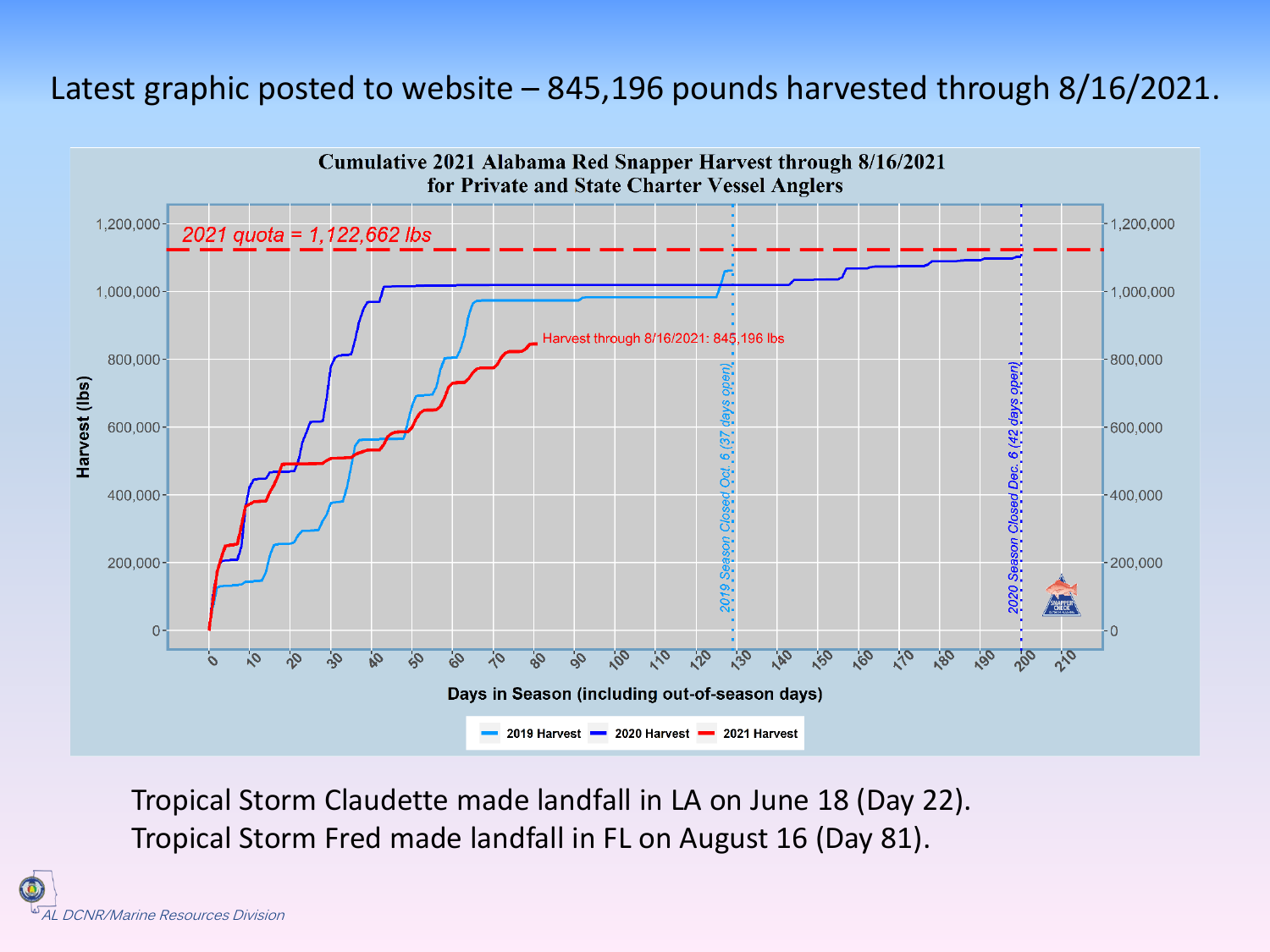#### 2021 RED SNAPPER SUMMARY STATISTICS FROM SNAPPER CHECK

| 2021 Season Metric                         | <b>Private Vessels</b> | <b>State Charter</b><br><b>Vessels</b> | Totals |
|--------------------------------------------|------------------------|----------------------------------------|--------|
| No. of landing reports submitted           | 5,866                  | 546                                    | 6,411  |
| No. of anglers reported                    | 25,268                 | 2,242                                  | 27,510 |
| No. of landed fish reported                | 40,560                 | 3,594                                  | 44,154 |
| No. of dead discards reported              | 3,300                  | 233                                    | 3,533  |
| No. of dockside assignments issued*        |                        |                                        | 119    |
| No. of dockside assignments completed*     |                        |                                        | 102    |
| No. of vessels surveyed                    | 288                    | 41                                     | 329    |
| No. of anglers from surveyed vessels       | 1,234                  | 163                                    | 1,397  |
| No. of landed fish from surveyed vessels   | 1,875                  | 253                                    | 2,128  |
| No. of dead discards from surveyed vessels | 109                    | 11                                     | 120    |
| No. of vessels matched to landing report   | 137                    | 15                                     | 152    |
| No. of fish weighed                        | 780                    | 152                                    | 932    |

\* - Assignments are not additive as assignments can contain both charter and private angler fishing activity. Dockside assignments include sites with primarily federal charterboat fishing activity.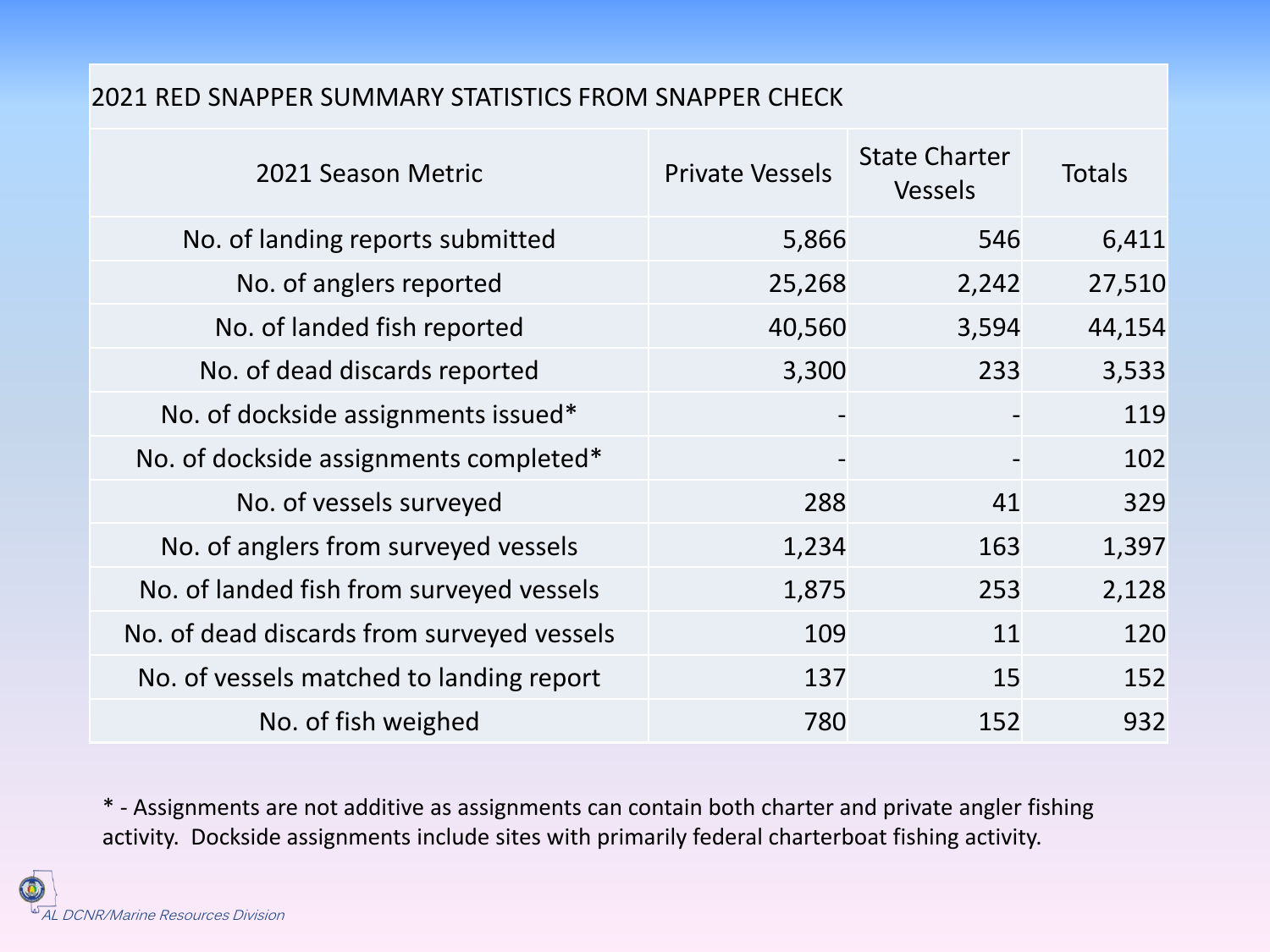Estimates are updated weekly but mean fish weight and the adjustment to the final estimate for non-reported trips are based on results from dockside sampling within a wave.

Estimate trendlines can vary over time depending upon several variables; changes in reporting rate and/or mean fish weight, charter permit status and sample weighting of interviews and fish weight.

Note the change in trajectory of the red line (2021 estimate) between July 19 and August 16. Wave 4 sampling occurs July  $1 -$  August 31.

"Flattening" of landings trendline due to reduced average weekly fish weight and improved reporting rate during the sampling period.

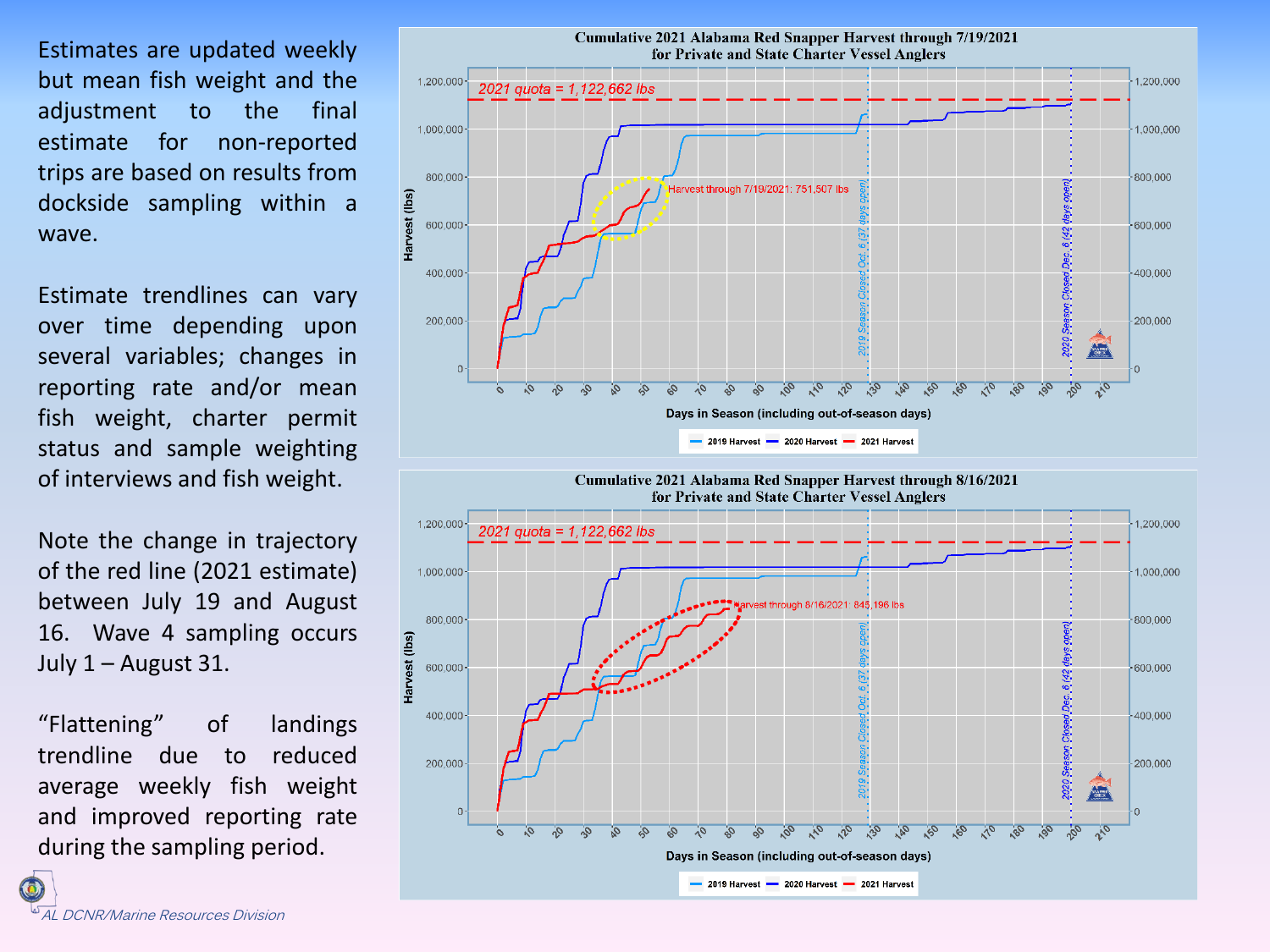Cumulative weekly metrics from dockside survey, landing reports and estimates of Red Snapper harvest from private recreational vessels during the 2021 season.

| Week of<br>Season<br>$(Mon -$<br>Sun.) | Wave           | Matched<br>Surveyed<br>Vessels to<br>Landing<br>Report | Surveyed<br>Vessels | Reporting<br>Rate for<br><b>Vessels</b> | Fish | Mean<br>Surveyed Weighed Weight (lbs) | Landing<br>Reports<br>Submitted | Estimated<br><b>Vessel Trips</b><br>w/ Red<br>Snapper | <b>Estimated</b><br>Angler<br><b>Trips</b> | Estimated<br><b>Landed Fish</b> | Estimated<br>Dead<br><b>Discards</b> | Estimated<br>Harvest (lbs) |  |
|----------------------------------------|----------------|--------------------------------------------------------|---------------------|-----------------------------------------|------|---------------------------------------|---------------------------------|-------------------------------------------------------|--------------------------------------------|---------------------------------|--------------------------------------|----------------------------|--|
| $\mathbf{1}$                           | $\overline{3}$ | 25                                                     | 62                  | 0.3825                                  | 178  | 8.23                                  | 1,642                           | 4,293                                                 | 18,472                                     | 27,737                          | 1,379                                | 239,750                    |  |
| $\overline{2}$                         | $\overline{3}$ | 33                                                     | 80                  | 0.3797                                  | 286  | 7.40                                  | 2,433                           | 6,408                                                 | 28,756                                     | 43,456                          | 1,913                                | 335,508                    |  |
| 3                                      | $\overline{3}$ | 70                                                     | 148                 | 0.4344                                  | 498  | 6.82                                  | 3,100                           | 7,136                                                 | 34,695                                     | 54,298                          | 1,474                                | 380,418                    |  |
| $\overline{4}$                         | 3              | 71                                                     | 154                 | 0.4544                                  | 557  | 6.85                                  | 3,236                           | 7,122                                                 | 35,361                                     | 56,869                          | 1,562                                | 400,347                    |  |
| $.5^{*}.$                              | 3.             |                                                        |                     |                                         |      |                                       |                                 |                                                       |                                            |                                 |                                      |                            |  |
| $6\overline{6}$                        | 4              | 75                                                     | 166                 | 0.4544                                  | 580  | 6.85                                  | 3,406                           | 7,496                                                 | 37,322                                     | 59,332                          | 1,771                                | 418,648                    |  |
| 7                                      | $\overline{4}$ | 84                                                     | 180                 | 0.4234                                  | 611  | 12.74                                 | 3,802                           | 8,456                                                 | 42,337                                     | 67,062                          | 1,849                                | 531,310                    |  |
| 8                                      | 4              | 87                                                     | 185                 | 0.4259                                  | 634  | 12.13                                 | 4,308                           | 9,604                                                 | 47,492                                     | 73,772                          | 2,081                                | 612,722                    |  |
| 9                                      | $\overline{4}$ | 95                                                     | 201                 | 0.4813                                  | 686  | 9.70                                  | 4,881                           | 10,510                                                | 50,354                                     | 78,480                          | 2,805                                | 622,408                    |  |
| 10                                     | $\overline{4}$ | 111                                                    | 243                 | 0.4391                                  | 724  | 8.88                                  | 5,254                           | 11,683                                                | 54,677                                     | 84,415                          | 1,815                                | 647,437                    |  |
| 11                                     | $\overline{4}$ | 135                                                    | 284                 | 0.4669                                  | 763  | 9.53                                  | 5,671                           | 12,307                                                | 57,469                                     | 85,643                          | 2,989                                | 688,405                    |  |
| 12                                     | 4              | 137                                                    | 288                 | 0.4674                                  | 780  | 9.26                                  | 5,866                           | 12,718                                                | 59,152                                     | 87,730                          | 3,206                                | 701,571                    |  |

\* - Weekly file not created but landings data were included in subsequent weekly metrics.